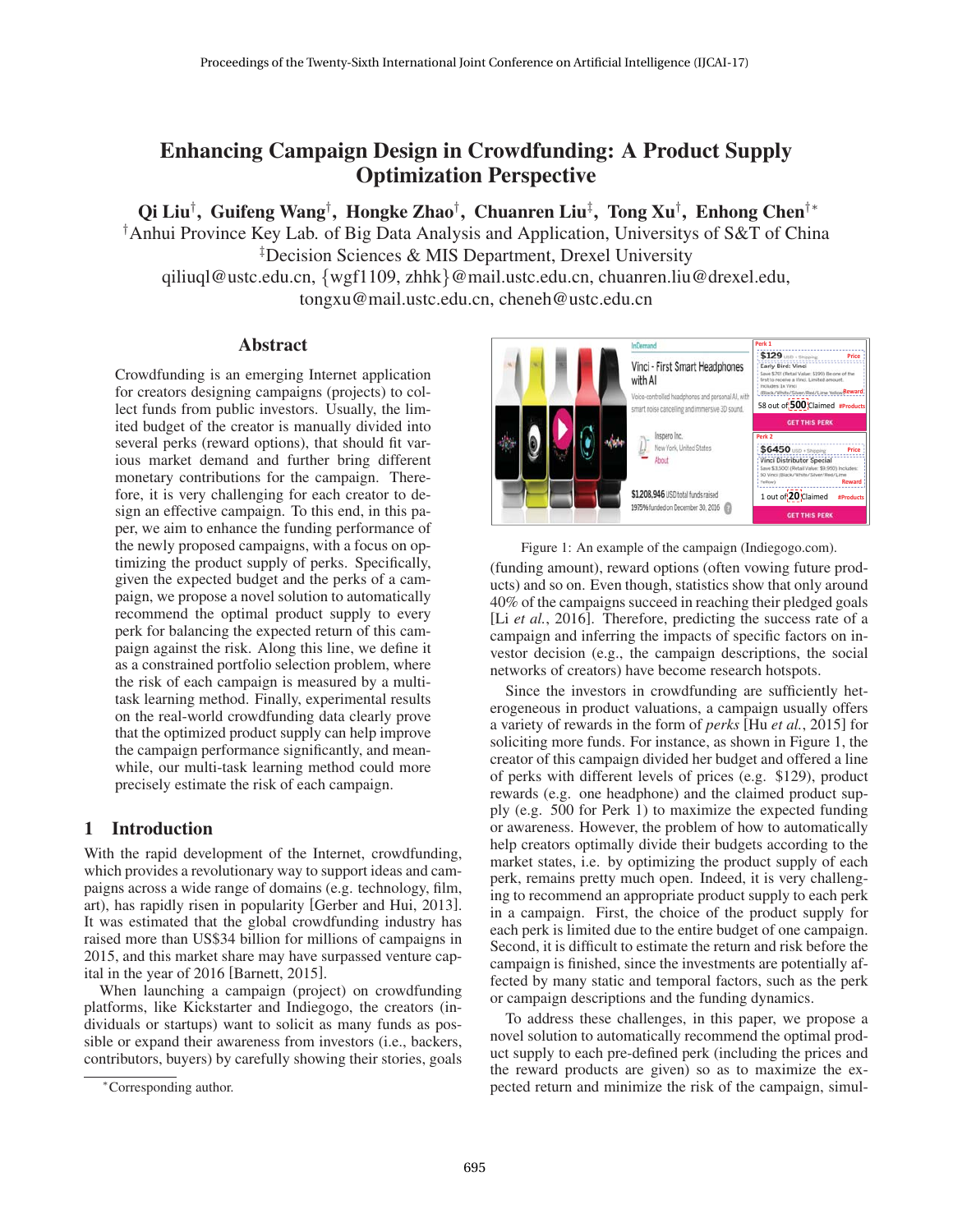taneously. Along this line, inspired by the modern portfolio theory [Markowitz, 1952; Wang and Zhu, 2009], we first define it as a constrained portfolio optimization problem, where the constraint is the budget of the campaign. Then, considering the relevance and heterogeneity among the perks when attracting investments, we propose a trace-norm multi-task learning method to estimate the future return for each campaign. In this way, the risk on the settings of product supply to the perks/campaigns could also be estimated. Next, by solving the optimization problem with Alternating Optimization Method, the optimal product supply can be recommended to each perk in a new campaign. Finally, we conduct extensive experiments on the real-world crowdfunding data that was crawled from Indiegogo.com. The results clearly prove that the optimized product supply can help improve the future performance of campaigns significantly, and meanwhile, our multi-task learning method could more precisely estimate the investment (risk) of each campaign setting. To the best of our knowledge, this is the first comprehensive attempt at assisting creators to enhance the performance of newly proposed campaigns, with a focus on optimizing the product supply from a data-driven way, and this idea can also be applied on optimizing other features of the campaign.

## 2 Related Work

The related studies can be grouped into three categories: Crowdfunding, Portfolio Selection and Multi-task Learning.

Crowdfunding. Since the vast majority of crowdfunding platforms follow the "all or nothing" rule, most of the studies in this category focus on predicting the funding results, i.e., whether a campaign will succeed or not [Li *et al.*, 2016], what factors influence the result [Lu *et al.*, 2014; Mitra and Gilbert, 2014], and the contribution behaviors [Zhao *et al.*, 2017]. For instance, [Li *et al.*, 2016] formulated the campaign success prediction as a survival analysis problem and applied the censored regression-based solution. To explore the influenced features, [Mitra and Gilbert, 2014] found that the description language used in the campaign also has surprising predictive power, and even accounting for 58.56% of the variance around successful funding. Recently, [Zhao *et al.*, 2017] used a sequential approach to model market state of funding projects (e.g., hot and cold), and further predicted the bidding behaviors. With the success of crowdfunded campaigns, it is important to understand what drives people to either create or fund these campaigns. For instance, the desire to raise funds and expand awareness of the products are two of the major motivations of creators, according to the interviews given by [Gerber and Hui, 2013]. In [Hu *et al.*, 2015], the authors also claimed that the investors are sufficiently heterogeneous in their product valuations, and the creator should offer a line of products in the campaign. These studies all contribute some novel insights on campaign/perk design. Though it is also possible for the creators to get help from the manual instructions<sup>1</sup>, to the best of our knowledge, the problem of how to automatically help creators design more attractive campaigns according to cur-

Table 1: Several important mathematical notations.

| <b>Notations</b>                                     |        | Description                                                                    |
|------------------------------------------------------|--------|--------------------------------------------------------------------------------|
|                                                      | Type   |                                                                                |
| М                                                    | number | the number of campaigns in the market                                          |
| $n_i$                                                | number | the number of perks in campaign $i$                                            |
| L                                                    | number | the number of learning tasks                                                   |
| $\mathcal{P}_i$                                      | vector | $p_{ik}$ is the price of the k-th perk in campaign i                           |
| $S_i$                                                | vector | $s_{ik}$ is the given product supply of the perk                               |
| $E_i$                                                | vector | $e_{ik}$ is the reward of the k-th perk in campaign i                          |
| $C_i$                                                | vector | $c_{ik}$ is the number of investments under the setting $s_{ik}$               |
| $h_i$                                                | vector | $h_{ik}$ is 1 or the price of the k-th perk in campaign i                      |
| $C_t$                                                | vector | each entry is the label (e.g. $c_{ik}$ ) of one perk                           |
| $X_t$                                                | matrix | each row stores the feature vector of one perk                                 |
|                                                      | vector | $c'_{ik}$ is the number of investments under the setting $s'_{ik}$             |
|                                                      | vector | the estimated number of investments (e.g. $c'_{ik}$ ) of one perk              |
| $\overline{C_i'}\atop {S_i'}\atop {V_t'}\atop {V_t}$ | vector | $s'_{ik}$ is the optimized product supply                                      |
|                                                      |        | matrix $ L$ rows matrix, contains the importance of each feature to every task |

rent market status, e.g., by optimizing the product supply of each perk, remains pretty much open.

Portfolio Selection. Modern portfolio theory is a mathematical framework for assembling a portfolio of assets such that the expected return is maximized for a given risk, and it is built upon the seminal work of Markowitz [Markowitz, 1952]. Indeed, researchers are very much interested in investigating new methods from diverse perspectives (e.g. developing novel approaches for quickly selecting portfolios) to extend/improve this theory [Shen *et al.*, 2015], and the portfolio analysis has become an important method in finance and economics. For instance, [Luo *et al.*, 2011] viewed each investee as a portfolio of investors, and evaluated the risk of an investee based on risk preferences of investors. Similar ideas inspired by portfolio selection have also been adopted in other domains, e.g., solving hard computational problems [Silverthorn and Miikkulainen, 2010], information retrieval [Wang and Zhu, 2009] and loan recommendation [Zhao *et al.*, 2016].

Multi-task Learning. Multi-task learning (MTL) performs well in classification and regression by considering the related tasks simultaneously and utilizing the cross-task information [Caruana, 1998; Xu *et al.*, 2015]. Among existing MTL methods, the regularization-based multi-task learning is one of the main research directions. These methods share the similar framework but choose different regularization terms (e.g. L1-norm) according to the task relationships [Zhou *et al.*, 2011]. Since MTL usually results in improved learning efficiency and prediction accuracy, it has been used in various fields, i.e., stock selection [Ghosn and Bengio, 1997], dynamic trajectory regression [Huang *et al.*, 2014], real estate prediction [Zhu *et al.*, 2016], and natural language processing [Collobert and Weston, 2008].

## 3 Product Supply Optimization

In this section, we first detail the problem of product supply optimization in crowdfunding, and then show the way of solving this problem by a constrained portfolio selection and multi-task learning. For better illustration, Table 1 lists some mathematical notations, the transverse line distinguishes the input and output variables, where the variables in upper part are given (input variables), and the rest variables need to be learnt (output variables).

In crowdfunding, what the creators are concerned most is the success of their campaigns. In this paper, we aim to assist these creators to enhance the performance of their newly pro-

<sup>1</sup> https://www.indiegogo.com/partners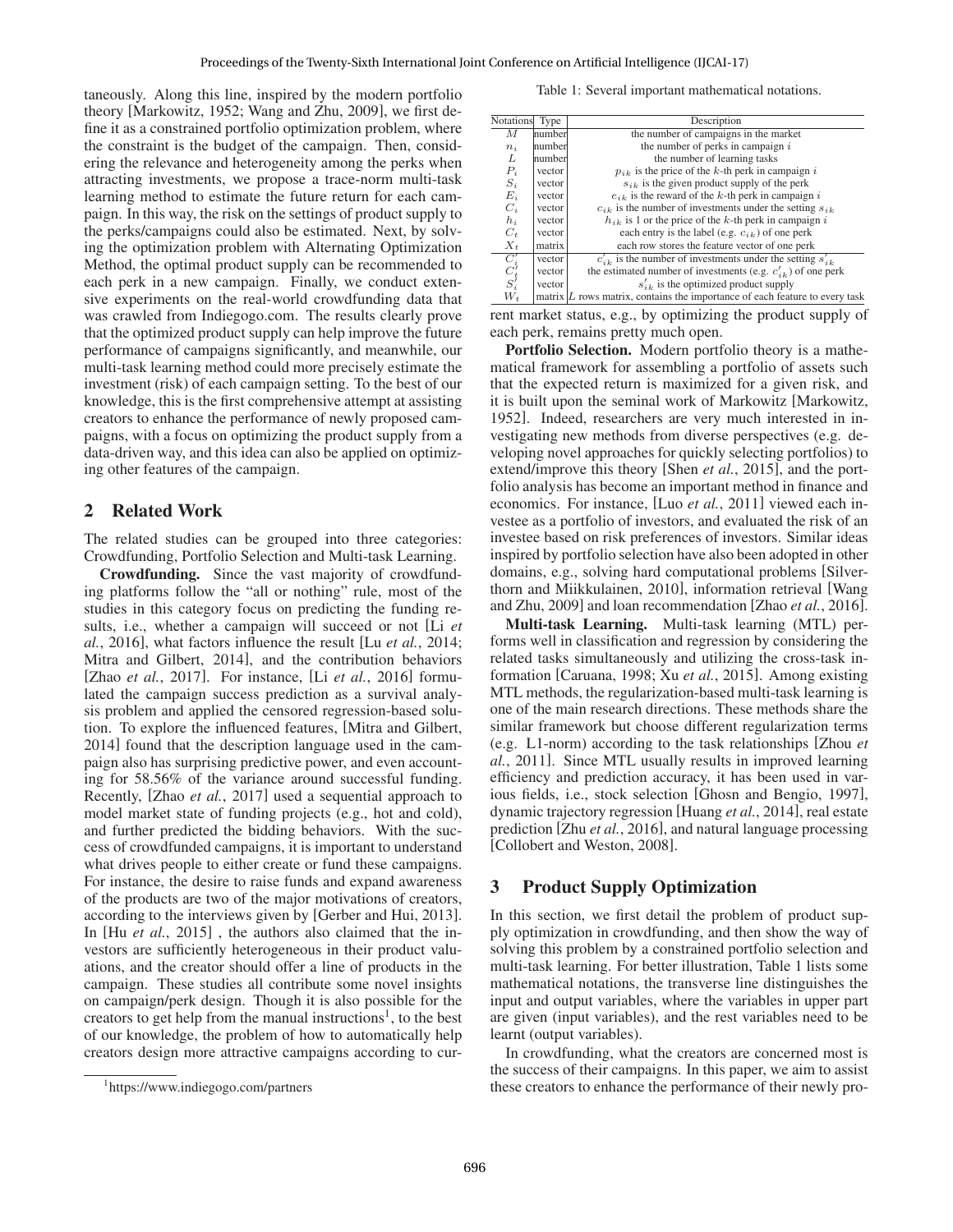posed campaigns by optimizing the product supply of each perk. Specifically, the problem can be defined as:

**Problem Formulation.** Given the entire budget  $B_i$  from the creator to campaign  $i$ , the perk settings (including the class number of perks  $n_i$  in this campaign, the prices  $P_i = \{p_{i1}, p_{i2}, \ldots, p_{in_i}\}\$ , the manually set/claimed product numbers  $S_i = \{s_{i1}, s_{i2}, ..., s_{in_i}\}\$ and the rewards  $E_i$  ${e_{i1}, e_{i2}, ..., e_{in_i}}$  of the perks), and some other features (like campaign descriptions), our goal is to get the optimal product supply  $S'_{i} = \{s'_{i1}, s'_{i2}, ..., s'_{in_{i}}\}$  of the perks, which can bring the maximum expected return with minimum risk for the target campaign.

i

$$
\max_{S_i'} \rho_i Return_i - Risk_i, \quad s.t. \quad B_i' \le B_i, \tag{1}
$$

where  $\rho_i$  is a heuristic parameter,  $B'_i$  is the cost of campaign *i* under the product supply  $S_i'$ , and it can be measured by  $B'_i \approx \sum_{j=1}^{n_i} s'_{ij} e_{ij}$ . Similarly, the claimed budget  $B_i$  is  $B_i \approx \sum_{j=1}^{n_i} s_{ij} e_{ij}$ . The constraint condition is the cost  $B'_i$ after optimizing could not exceed the expect cost of the creator. In this paper,  $p_{ij}$  in  $P_i$  is the price for the investors to contribute on one product in perk j (e.g.  $p_{i1}$  and  $p_{i2}$  for the two perks in Figure 1 are \$129 and \$6450, respectively), and  $e_{ij}$  in  $E_i$  is the reward/payback that the creator should provide to the investors (e.g.  $e_{i1}$  and  $e_{i2}$  for the two perks in Figure 1 are 1x Vinci and 50x Vinci, respectively) after the campaign success. For simplicity, we assume that the creator has enough number of rewards  $e_{ij}$  for each product supply  $s'_{ij}$ , as long as the budget constraint is satisfied.

Now let us use an example for depicting the research problem intuitively. We suppose the campaign in Figure 1 contains only 2  $(n_i)$  perks whose price  $P_i = \{\$129, \$6450\}$  and the product numbers preset by the creator are  $S_i = \{500, 20\},\$ respectively. We hope to recommend a more suitable product number setting  $S'$  (e.g.  $\{400, 30\}$ ) to replace this  $S_i$  for making the campaign even more successful.

**Computation of**  $Return_i$ . According to the findings in previous studies, the motivations/goals for creators launching campaigns are mainly classified into two categories: raising enough money and expanding awareness of the products (boosting their brands) [Brown *et al.*, 2016; Gerber and Hui, 2013]. Thus, the expected return of campaign  $i$  can be measured by:

$$
Return_i = \sum_{j=1}^{n_i} c'_{ij} h_{ij}, \quad h_{ij} \in \{p_{ij}, 1\},
$$
 (2)

where  $c'_{ij}$  in  $C'_i$  ( $C'_i = \{c'_{i1}, c'_{i2}, ..., c'_{in_i}\}$ ) is the number of investments of  $j$ -th perk in campaign  $i$  under the product supply setting  $S_i'$ .  $h_{ij}$  measures the motivation of the campaign, i.e.,  $h_{ij} = 1$  if the creator mainly try to influence more people and  $h_{ij} = p_{ij}$  if she aims to collect more money. We should also note that, there may be more sophisticated choices of  $h_{ij}$ , e.g. by balancing between  $p_{ij}$  and 1. However, this is not the major focus of this paper, and we will leave it for future study.

**Computation of**  $Risk_i$ . Besides the budgets from creators, the product supply of each perk is also constrained by the number of potential investors in the market. For instance, if the number of investments  $c_{ij}$  is much smaller than



Figure 2: The flowchart of product supply optimization.

the estimation  $c'_{i,j}$ , the product rewards are overstocked by the creator, and vice versa. Indeed, since the number of investors can not be perfectly estimated, the future return of a new campaign is actually unknown and Eq. (2) is computed with uncertainty/risk. In finance, risk is usually measured by *(co)variance* of the investments (e.g. stocks) [Markowitz, 1952; Wang and Zhu, 2009]. Correspondingly, in crowdfunding, the risk of setting product supply as  $S_i$  for campaign i can be estimated by the variance of the returns:

$$
Risk_i \approx \sum_{j=1}^{n_i} (c'_{ij}h_{ij} - c_{ij}h_{ij})^2.
$$
 (3)

Therefore, summarizing Eq. (1) for all the campaigns:

$$
\max_{S_i'} \sum_{i=1}^{M} \rho_i Return_i - \sum_{i=1}^{M} Risk_i,
$$
  
s.t.  $B_i' \leq B_i$ ,  $\forall i \in [1, M],$  (4)

where  $M$  is the number of campaigns. Obviously, as a portfolio of investment choices in the platform, every campaign (perk) is related to others (e.g. the competitors will have an influence on the final investment volume). Thus, instead of computing independently, the risk in Eq. (4) should be measured more precisely by exploiting this kind of relevance.

Multi-task Learning. In this paper, considering the number of investments of a perk is related to other perks even other campaigns, we propose such a measurement by the trace-norm multi-task learning method. Specifically, instead of a formal definition on the correlation/relevance among different campaigns, we automatically learn the risk of the portfolio from a data-driven way:

$$
\sum_{i=1}^{M} Risk_i = \sum_{t=1}^{L} ||(X_t W_t^{\top} - C_t) \times h_t||_F^2 + \lambda ||W||_*, \quad (5)
$$

where  $\times$  denotes the cross product of two vectors. All perks in the campaigns are now clustered into  $L$  learning tasks based on their characteristics. For the  $t$ -th task, the input comprises  $(X_t, C_t, h_t)$ , where  $X_t \in \mathbb{R}^{m_t \times d}$  is the input matrix for the t-th task with  $m_t$  perks and d features, i.e.  $X_{ij}$ is the feature vector of the  $j$ -th perk in campaign  $i$ . While label  $C_t \in \mathbb{R}^{m_t \times 1}$  is the corresponding target vector (i.e. entries from  $C$ , under the product supply setting  $S$ ), and similarly, vector  $h_t$  contains the motivations of these perks.  $W = [W_1, W_2, ..., W_L]$  is a  $d \times L$  weight matrix, containing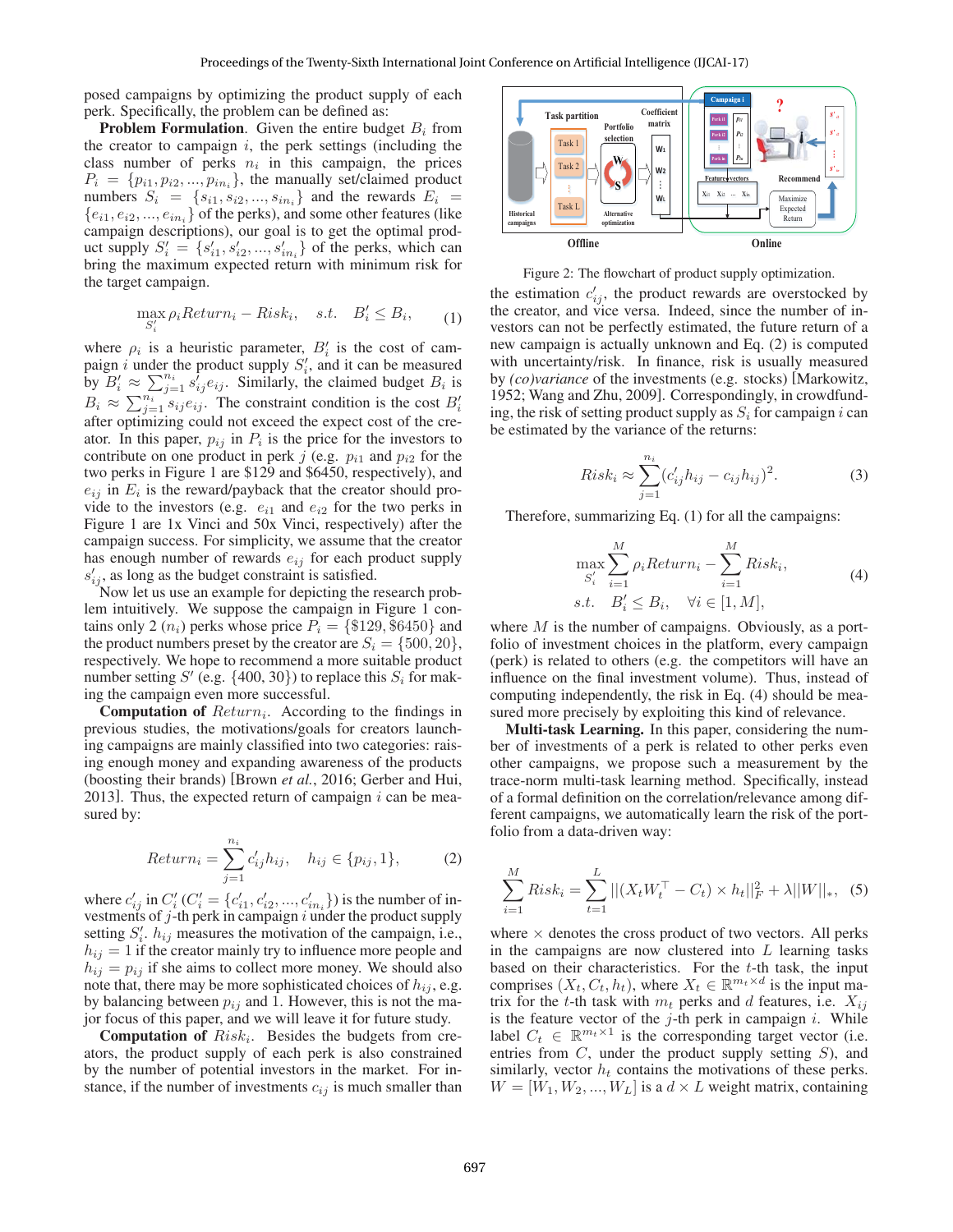the importance/coefficient of each feature to one task. Obviously, the estimated value in t-th task is  $C_t' = X_t W_t^{\perp}$ , and the estimated number of investments in  $j$ -th perk of campaign  $i$  is  $c'_{ij} = X_{ij} W_{t_{ij}}^{\perp}$ . Different choices of regularization terms may reflect different task relationships [Zhu *et al.*, 2016]. Without loss of generality, in this study, we formulate our model by trace norm, which is given by the sum of the singular values:  $||W||_* = \sum_t (\sigma_t(W))$ , for capturing the task relationship by constraining the parameter vectors of different tasks to share a low dimensional subspace.

We can rewrite the  $Return_i$  in Eq. (4) in this multi-task learning way. Thus, the optimization problem becomes:

$$
\max_{W,S'} \sum_{i=1}^{M} \sum_{j=1}^{n_i} \rho_{ij} [s'_{ij} w_{t_{ij}}^{s'} + X_{ij}^{-s'} (W_{t_{ij}}^{-s'})^{\top}] h_{ij}
$$
\n
$$
- (\sum_{t=1}^{L} ||(X_t W_t^{\top} - C_t) \times h_t||_F^2 + \lambda ||W||_*,),
$$
\n*s.t.*  $s'_{ij} \ge 0$  and  $B'_i \le B_i$ ,  $\forall i \in [1, M].$  (6)

Here,  $X_{ij}$  is represented by  $X_{ij}=,$  where  $s'_{ij}$  is the optimized product supply and  $X_{ij}^{-s'}$  stores other features of this perk except  $s'_{ij}$ . Similarly, matrix  $W_t$  is also split two parts,  $W_t^{s'}$  and  $W_t^{-s'}$ . Note that index  $t_{ij}$  indicates the  $j$ -th perk in campaign  $i$  belongs to the  $t$ -th task.

Product Supply Optimization. In summary, given the campaigns/perks and their features  $X$ , for solving the product supply optimization problem, we first put these perks into different learning tasks, and then learn the  $W$  and  $S'$  based on the training ones by solving Eq. (6). Thus, the optimal  $S_i'$  for each testing campaign can be computed by only maximizing the expected return.

$$
\max_{S'_i} \sum_{j=1}^{n_i} \rho_{ij} [s'_{ij} w_{t_{ij}}^{s'} + X_{ij}^{-s'} (W_{t_{ij}}^{-s'})^{\top}] h_{ij},
$$
  
s.t.  $s'_{ij} \ge 0, \quad B'_i \le B_i.$  (7)

Please note the difference between Eq. (6) and (7), i.e. for the new campaign in test, the risk is unknown without any investment records. Finally,  $S_i'$  (i.e. the output of Eq. (7)) is recommended to the creator when she is publishing this campaign. The entire flowchart of the framework is illustrated in Figure 2. Now, we show the way of solving Eq. (6).

Optimization Algorithm. Before solving Eq. (6), we should first put the perks into  $L$  different learning tasks. Indeed, there are a number of methods for task partition according to the features  $X$  of perks. The details of the task partition and the features of perks will be shown in the experiments. Here, we propose to solve Eq. (6) by the Alternating Optimization Method, which is similar to the Block Coordinate Descent method [Wright and Nocedal, 1999], the variable is optimized alternatively with the other variables fixed. Because Eq. (6) is continuous and separately convex, the alternating optimization algorithm is convergent. Please refer to Algorithm 1 for the holistic method, and the detailed gra-

dients of W and S' are shown as (Here, we simply fix  $h_{ij} = 1$ for better illustration):

$$
\nabla f(W_t) = (W_t X_t^\top X_t - 2C_t^\top X_t) - \sum_{i=1}^M \sum_{j=1}^{n_i} \rho_{ij} X_{ij}, \quad (8)
$$

$$
\nabla g(s'_{ij}) = 2W_{t_{ij}}^{s'} s'_{ij} W_{t_{ij}}^{s'} + 2(X_{ij}^{-s'} W_{t_{ij}}^{-s'} - C_{ij}) W_{t_{ij}}^{s'} \n- \rho_{ij} W_{t_{ij}}^{s'}.
$$
\n(9)

In Algorithm 1,  $B$  is each campaign's budget and  $S$  is the product supply claimed by creators. Since each  $s'_{ij}$  is a part (an entry) of the feature matrix  $X$ ,  $X$  should be updated whenever  $s'_{ij}$  changes. We should also note that we update W for each task, and update  $S'$  for each perk. In each iteration step, we adopt Accelerated Gradient (AG) method to update  $W$  and  $S'$  for achieving the optimal rate of convergence by specifying the stepsize policy, and we use projection method to satisfy the constrains.

During the implement, we first update  $W$  for each task. For task t which contains  $n_t$  campaigns, each campaign has D dimensional features, so the computational complexity is  $O(n_t^2 D^2)$ . Then we update S' and X, and the computational complexity can be regard as  $O(1)$  compared to the complexity in updating  $W$ , so the overall computational complexity is  $O(n_k^2 D^2 N)$ , where k is the index of the task that has the biggest  $n_k^2$ . That is, the algorithm should be stopped when the changing of W or S' is less than a threshold (i.e.  $tol_W$ or  $tol_{S'}$ ) or the iteration reaches a maximum number N. In practice, we set  $tol_W(tol_{S'})$  as 1.0e<sup>-5</sup>, and set N as 1.0e<sup>5</sup>, which we think is of high-quality enough.

#### Algorithm 1 Alternating Optimization Method

Input:  $X, C, S, B, N, tol_W, tol_{S'}$ **Output:**  $W, S'$ <br>1: set  $S' = S, W_0 = 0$ 2: **for**  $k = 1$  to  $N$  **do**<br>3: Update  $W$  based on Eq. (8),<br>4: Update  $S'$  based on Eq. (9), 5: Update X by replacing  $S'$ . 6: if stopping criteria is satisfied then 7: Break end if 9: end for 10: return  $W, S'$ 

### 4 Experiments

In this section, we provide empirical validation on a realworld dataset that we crawled from one famous crowdfunding platform in America, i.e. Indiegogo.com.

Dataset Description. Our experimental data includes the campaign information, perk information, and some mutual records of creators and investors<sup>2</sup>. For instance, it contains 14,143 launched campaigns for more than 18 billion funds (including 98,923 perks, on average 7 perks in one campaign) and their funding information from July 2011 to May 2016 with 217,156 investors, 1,862,097 investment records.

 $2$ This data will be publicly available after the paper acceptance.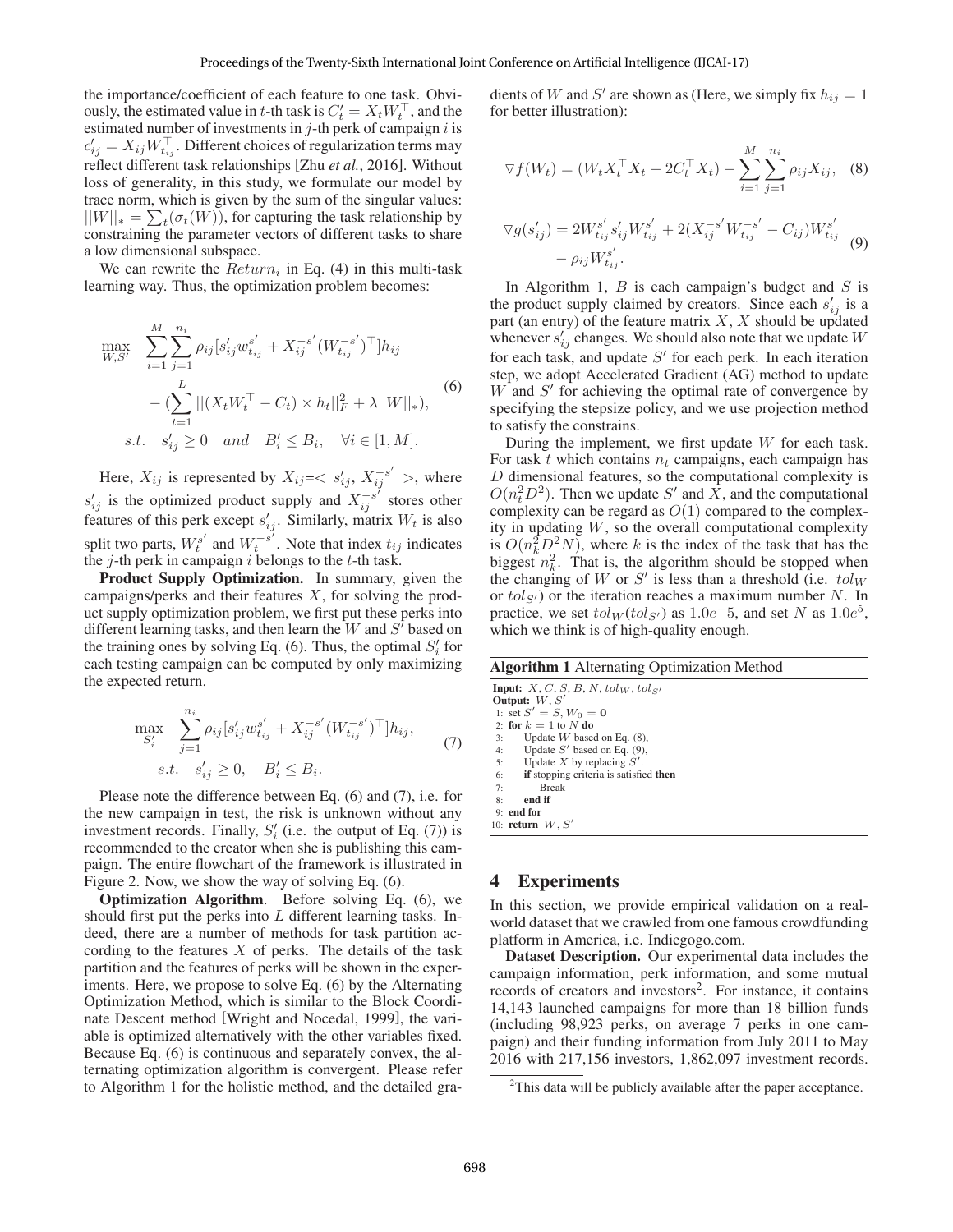| <b>Feature</b>  | <b>Feature</b> | <b>Feature</b>      | <b>Feature</b>                                                 | <b>Description</b>                                                                |  |  |  |
|-----------------|----------------|---------------------|----------------------------------------------------------------|-----------------------------------------------------------------------------------|--|--|--|
| <b>Level</b>    | <b>Type</b>    | <b>Source</b>       |                                                                |                                                                                   |  |  |  |
| Perk<br>Feature |                |                     | Price                                                          | Unit price of the perk                                                            |  |  |  |
|                 |                | Perk                | Featured                                                       | Whether the perk is recommended by the creator                                    |  |  |  |
|                 | Numerical      | Profile             | Shipping                                                       | Whether the perk is need to be shipping                                           |  |  |  |
|                 |                |                     | Delivery Term                                                  | How long will the investor get the reward                                         |  |  |  |
|                 |                |                     | Preset Num                                                     | Preset number of the product supply quantity                                      |  |  |  |
|                 |                | Perk<br>Summary     | Perk Option Num                                                | Number of perk options                                                            |  |  |  |
|                 |                |                     | Avg Perk Price                                                 | Average of all perks' price of the campaign                                       |  |  |  |
|                 |                |                     | Var Perk Price<br>Variance of all perks' price of the campaign |                                                                                   |  |  |  |
|                 | Textual        | Perk Profile        | Description                                                    | Detailed description of the perk                                                  |  |  |  |
|                 |                | Campaign<br>Profile | Duration                                                       | Declared funding days of the campaign                                             |  |  |  |
|                 |                |                     | Goal                                                           | Declared funding amount of the campaign                                           |  |  |  |
|                 |                |                     | Currency                                                       | The currency for paying the perks, such as USD                                    |  |  |  |
|                 |                |                     | Created time<br>Created time of the campaign                   |                                                                                   |  |  |  |
|                 |                |                     | Funding type                                                   | The type of campaign, i.e. the funding amount is flexible or fixed                |  |  |  |
|                 |                |                     | Owner type                                                     | Purpose of the campaign, such as business, individual, non-profit                 |  |  |  |
|                 |                |                     | Category<br>Category of the campaign, such as Technology, Art  |                                                                                   |  |  |  |
|                 |                |                     | <b>Team Members Num</b>                                        | Number of team members                                                            |  |  |  |
|                 |                |                     | Location                                                       | Such as city, country of the creator                                              |  |  |  |
|                 |                | Social<br>Media     | Display Form                                                   | Whether the campaign use some form (such as video, image except text) to display  |  |  |  |
| Campaign        | Numerical      |                     | Social Exposure                                                | Whether the campaign use some social form (such as Facebook, Twitter) to exposure |  |  |  |
| Feature         |                |                     | Verification                                                   | Whether the creator was verified in Facebook                                      |  |  |  |
|                 |                |                     | Avg Verified Num                                               | Average number of team members verified in Facebook                               |  |  |  |
|                 |                |                     | Facebook Friends Num                                           | The Facebook friends number of the creator                                        |  |  |  |
|                 |                |                     | Avg Facebook Friends Num                                       | Average Facebooks friends number of the team members                              |  |  |  |
|                 |                | Mutual<br>Record    | <b>Created Num</b>                                             | Number of the campaigns created by the creator before                             |  |  |  |
|                 |                |                     | Avg Goal                                                       | Average claimed funding amount of the created campaigns by the creator            |  |  |  |
|                 |                |                     | Avg Funded Amount                                              | Average funded amount of the created campaign by the creator                      |  |  |  |
|                 |                |                     | <b>Baked Campaign Num</b>                                      | Number of campaigns the creator/team members invested                             |  |  |  |
|                 |                |                     | Avg Comment Num                                                | Average number of campaigns the creator/team members commented                    |  |  |  |
|                 |                |                     | Avg Reply Num                                                  | Average number of campaigns the creator replied                                   |  |  |  |
|                 | <b>Textual</b> | Campaign            | Title                                                          | Title of the campaign                                                             |  |  |  |
|                 |                | Profile             | Description                                                    | Detailed description of the campaign in text                                      |  |  |  |

Table 2: The information of features.

Here, we remove the unfinished campaigns because their investment volume still changes. To observe how each algorithm behaves at different sparsity levels, we construct different sizes of training sets from 50% to 80% of the campaigns with the increasing step at 10%, and we name the four pairs of training and testing sets as  $D\#1$ ,  $D\#2$ ,  $D\#3$  and  $D\#4$ .

Feature Extraction. We extract 23 features from the campaign level and 9 features from the perk level, and the details of them are illustrated in Table 2. We can see the features are very heterogeneous, including numerical ones (e.g., perk price, goal), categorical ones (e.g., category, location) and text (e.g., campaign description, perk description). For data preprocessing and constructing the feature matrix  $X$ , we first transform categorical data into N binary-valued features (numerical ones) using one-hot encoding (i.e. dummy feature). Meanwhile, the doc2vec method [Le and Mikolov, 2014] is adopted to convert textual data into numerical vectors, e.g., the perk description is represented by a 10 dimension vector, and the campaign title and the campaign description are turned into 5 and 100 dimension vectors separately. To explore how these features affect the investment volume prediction, we group them into four integrations:

- NP: Mainly contains numerical perk features.
- NTP: Besides features in  $NP$ , textual features of perks are also included.
- NPC: Besides features in  $NP$ , there are also the numerical campaign features.
- NTPC: Besides features in NPC, campaign textual features and perk textual features are also included.

Therefore, the relationship among the feature integrations

is  $NP \subseteq NTP \subseteq NTPC$ ,  $NP \subseteq NPC \subseteq NTPC$ , and generally, the feature matrix  $X$  of the following experiments is constructed based on all of the features, i.e. NTPC. We should also note that the proposed product supply optimization approach is a general framework and it is open to some other features.

Task Partition. In MTL, we should put perks into different tasks. Considering that, products with near prices are more related than distant ones, we propose to split perks into different tasks according their prices, i.e. the perks with the similar prices will be put into the same task. Without loss of generality, we generate 7 tasks  $(L =$ 7) whose price ranges (in \$) (from task  $T1$  to task  $T7$ ) are  $(0, 10]$ ,  $(10, 20]$ ,  $(20, 30]$ ,  $(30, 40]$ ,  $(40, 50]$ ,  $(50, 200]$ , and  $(200, +\infty)$ , respectively. Actually, our solution is a general framework which is open to different task partition methods[Liu *et al.*, 2011].

Parameter Setting. Firstly, we show the way of computing budgets  $B_i'$  and  $B_i$ . As we can see from Figure 1, the reward  $e_{ij}$  in crowdfunding is usually the product or some other stuff of the project, therefore, it is very hard to directly compute  $B_i'$  and  $B_i$  based on  $e_{ij}$  (Please refer to Section 3 for detailed information). Luckily, in the marketing literature, it is usually assumed that the price positively influences the perception of product (reward) quality, that is  $e_{ij} \propto p_{ij}$  [Dodds and Monroe, 1985], and the unit cost of the product with a quality  $e_{ij}$  is  $e_{ij}^2/2$  [Guo and Zhang, 2012; Hu *et al.*, 2015] which can be further represented as  $\theta p_{ij}^2/2$ , where  $\theta$  is a parameter. Therefore, in the following experiments we define  $B_i' = \frac{1}{2}\theta \sum_{j=1}^{n_i} s_{ij}'p_{ij}^2$  and  $B_i = \frac{1}{2}\theta \sum_{j=1}^{n_i} s_{ij}p_{ij}^2$ .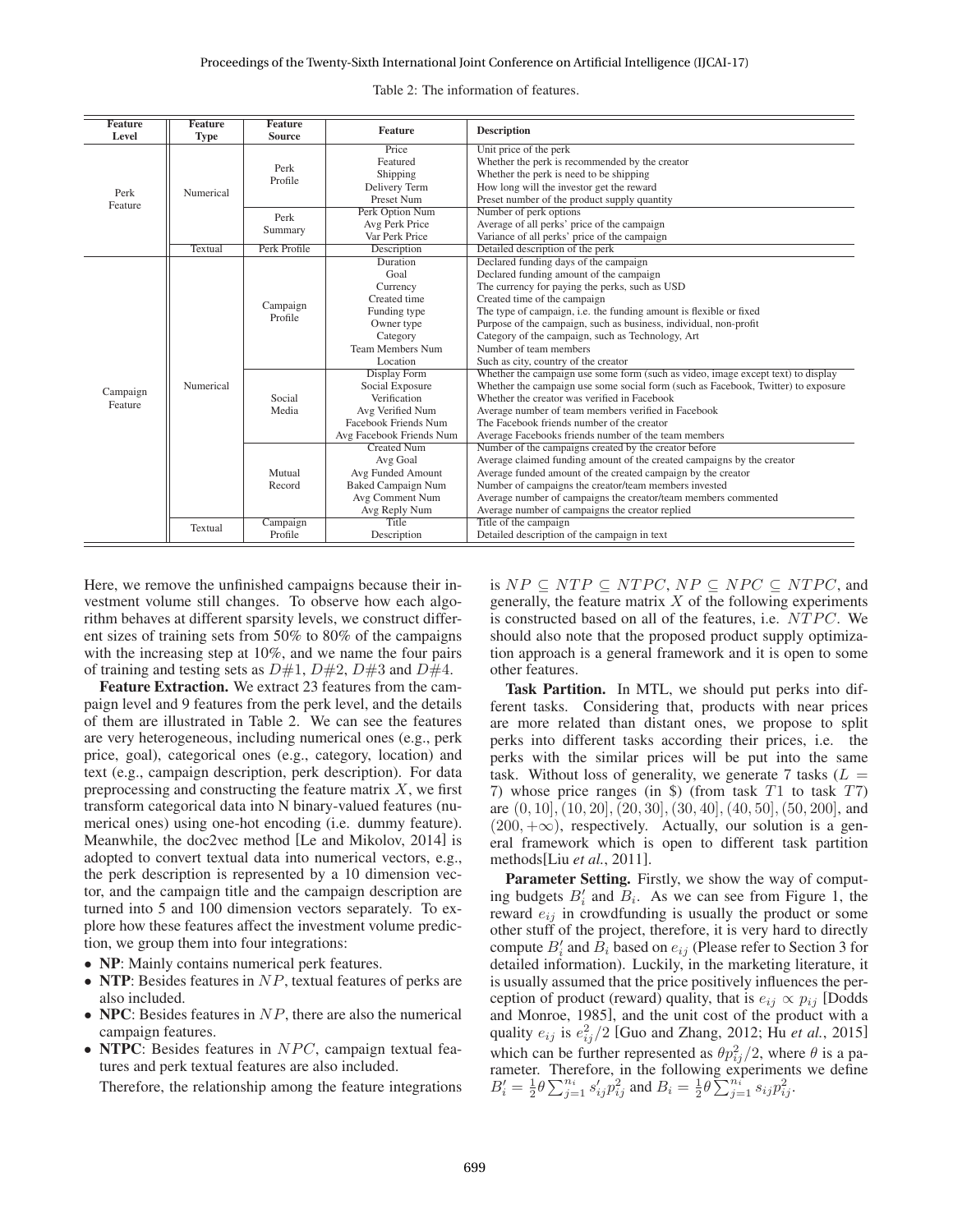

Figure 3: Investment volume prediction performance.



Figure 4: Performance on different feature integrations.

Parameter  $\rho_{ij}$  represents the risk preferences of creators, here we simply define  $\rho_{ij}$  as a uniform value since it is hard to quantify risk preference for each creator with limited data records. Parameter  $\lambda$  is learned through cross validation.

Evaluations on Multi-task Learning. Before proving the effectiveness of the entire framework of product supply optimization, we first show the performance of MTL on measuring the risk (predicting the future investment volume) of each campaign (Eq. (5)). We adopt RMSE and nMSE as the metrics as they are widely used in MTL [Xu *et al.*, 2015; Zhu *et al.*, 2016]. For the RMSE and nMSE, the smaller the value, the better the performance. We also choose several state-of-the-art regressions for comparison [Zhu *et al.*, 2016]:

- Linear Regression (LR): training a linear regression model for predicting the investment volume.
- Ridge: LR with L2-norm regularizer.
- Lasso: LR with L1-norm regularizer.<br>• Support Vector Regression (SVR)
- Support Vector Regression (SVR): training a Support Vector Regression model.
- SVR with sigmoid kernel (SigmoidSVR): Support Vector Regression with sigmoid kernel.

The experimental results of our MTL method and the baselines on four data splits are shown in Figure 3. Due to space limitation, we only show the results with  $h_{ij} = 1$ . We can see that MTL method consistently performs the best on all splits in terms of two evaluation metrics, which clearly validates the effectiveness of our multi-task learning method. Also, the *SigmoidSVR* is the worst which proves that investment volume prediction is more likely a linear regression instead of a nonlinear regression. We also show the performance of each method in terms of different feature integrations, and the results are given in Figure 4. We can have the following observations. First, the more features contains, the better performance of trace-norm MTL is, but this kind of phenomenon is not obvious in other methods (baselines). We think the reason is that trace-norm MTL method constrains the learning model from different tasks to share a low-dimension subspace to capture the task/campaign relevance. The more features are



Figure 5: Correlation between tasks.



Figure 6: An illustration of several important features.

applied, the better the shared subspace can be learnt, and then the more clear the task relevance is. Second, the performance improvement is significant from *NTP* to *NPC*, and to *NTPC* on MTL method, which indicates the campaign features are very effective in improving the prediction accuracy on investment volume, and carefully describing the campaign is really crucial for the success of creator [Mitra and Gilbert, 2014].

Task Correlations and Feature Study. To intuitively illustrate the utilities of MTL, we compute the Jaccard similarity<sup>3</sup> among the rows (tasks) in  $W$ . The results are shown in Figure 5, where we can see that the tasks with the similar price ranges are usually more similar, and task T1 and task T7 are the most distinctive ones. One step further, Figure 6 gives several important features in  $W$ , where feature importance is measured based on the summary of the absolute value of each feature at all the tasks. Since we use vectors to express the textual features, there are multiple dimensions belong to one feature. Indeed, the features about campaign/perk description are generally more important than others for predicting the investment volume of the campaign, as shown in Figure 6.

Evaluations on Product Supply Optimization. Indeed, there are no related studies on the task of product supply optimization in crowdfunding, and we treat the investment volumes of the campaigns (e.g.  $\sum_{j=1}^{n_i} c_{ij} h_{ij}$ ) under the manually claimed numbers  $S$  as a baseline. Since the aim of our framework is using  $S'$  to improve these investment volumes (e.g.  $\sum_{j=1}^{n_i} c'_{ij} h_{ij}$ ), the difference between these two different kinds of investment volumes can be adopted as metrics. For instance, we define the metric

<sup>&</sup>lt;sup>3</sup>The similarity is computed by summarizing the number of features, whose absolute value in two rows of  $W$  are both larger than the mean value.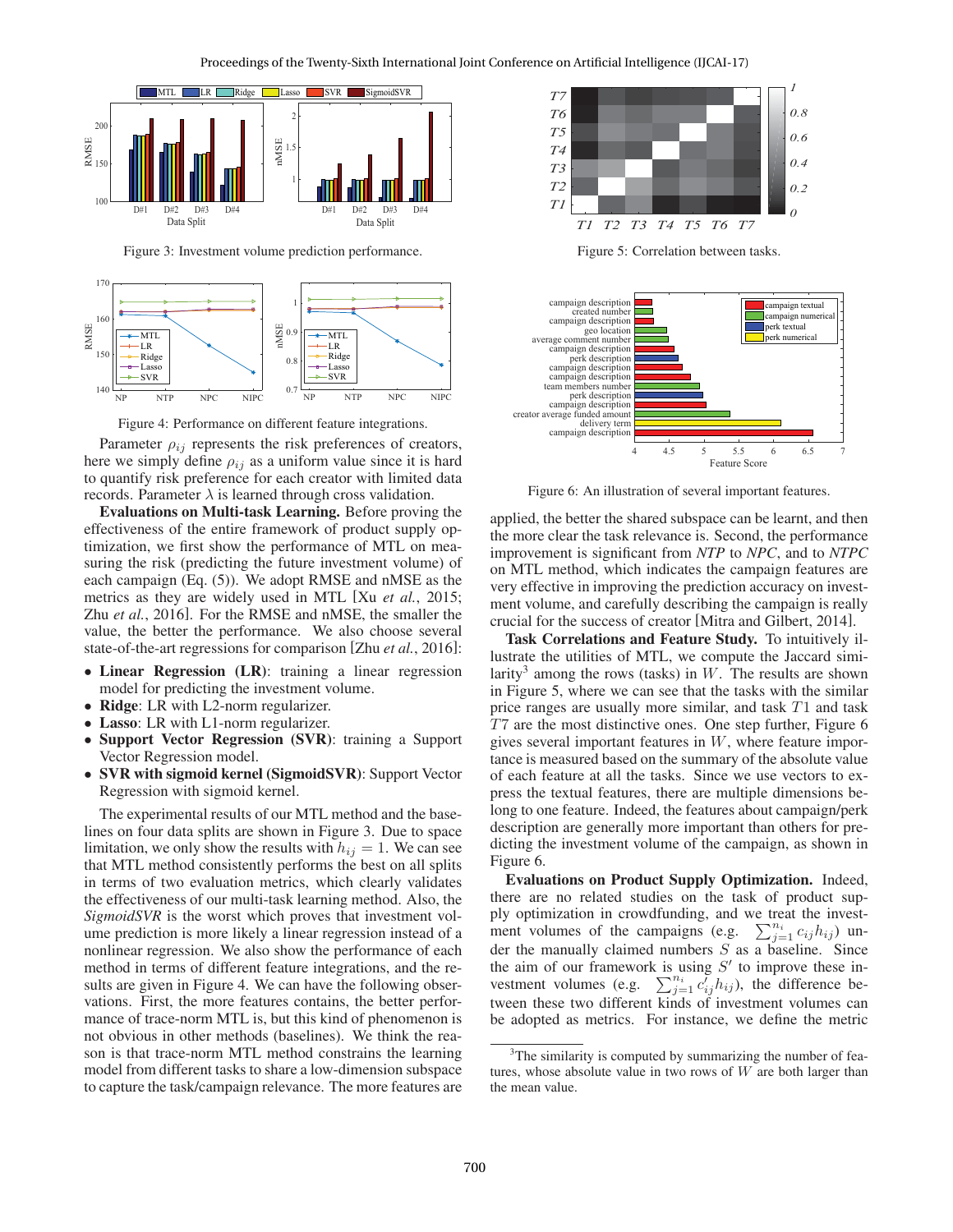Table 3: Product supply results ( $\rho$ =0.05).

| Metrics          | Growth Num Growth Rate |                    |  |  |
|------------------|------------------------|--------------------|--|--|
| Num of Money     | \$208.09<br>(229370)   | $2.79\%$<br>(0.36) |  |  |
| Num of Investors | 6.05<br>(107.50)       | 4.43%<br>(0.11)    |  |  |



Figure 7: Return *vs* risk.

"Growth Num" as  $\sum_{i=1}^{M} (\sum_{j=1}^{n_i} c'_{ij} h_{ij} - \sum_{j=1}^{n_i} c_{ij} h_{ij})/M$ , and define "Growth Rate" as the average of  $(\sum_{j=1}^{n_i} c'_{ij} h_{ij} \sum_{j=1}^{n_i} c_{ij} h_{ij}$  $/(\sum_{j=1}^{n_i} c_{ij} h_{ij}).$ 

Without loss of generality, we only report the results on the 60%-40% data split (D#2), and our optimization algorithm converges quickly by only 26 iterations (on average). The final experimental results with  $\rho_{ij} = 0.05$  are shown in Table 3, where we take both the two motivations/goals of the creators into consideration. The "Num of Money" motivation measures the amount of raised money when  $h_{ij} = p_{ij}$ and the "Num of Investors" motivation stands for the number of investors when  $h_{ij} = 1$ . From this table we can see that the optimization of the product supply structure does improve the return of the campaigns, given so many other features fixed. For instance, after optimization, each campaign is expected to attract an average of extra \$208 (or 6 investors), which accounts for 2.79% (4.43%) of its current return. The number in each bracket (.) in Table 3 is the variance. After investigating the data carefully, we found that  $(\sum_{j=1}^{n_i} c'_{ij}h_{ij} - \sum_{j=1}^{n_i} c_{ij}h_{ij}) > 0$  for more than 87.1% of the campaigns, which means most of the product supply of the campaigns should be optimized.

Actually, the expected return for each creator can be even more impressive if we simply change the setting of  $\rho_{ij}$  (in Eq. (6)) when selecting portfolios. However, high return always associates with high risk. As shown in Figure 7, when  $\rho_{ij}$  becomes larger, not only the expected return rate but also the risk of the optimized product supply will go higher. In practice, the creators can select this parameter manually based on their risk preferences, or we can automatically make a recommendation based on historical records.

Case Study. In Table 4, we present a case study of the product supply optimization results on two real campaigns,

Table 4: Case study on two campaigns.

| Campaign<br>Title                          | <b>Pon-The Punctureless</b><br>Push Pin |  |  |  | The Wipy: IoT<br>of the future |                              |     |
|--------------------------------------------|-----------------------------------------|--|--|--|--------------------------------|------------------------------|-----|
| Price(in $\{\$\}\$   9 11 13 35 47 85   22 |                                         |  |  |  |                                |                              | 35  |
|                                            |                                         |  |  |  |                                | 100 100 100 100 100 100 1500 | 500 |
| S'                                         |                                         |  |  |  |                                | 78 85 85 207 78 69 1556      | 446 |

Pon<sup>4</sup> and The Wipy<sup>5</sup>. Specifically, Price(in  $\hat{S}$ ) is the price of each perk, S is the claimed/given product supply number and  $S'$  is the optimized/recommended number (Without loss of generality, we set  $h_{ij} = 1$  for outputting S'). Let's take campaign Pon as an exmaple. From this table we can see that the creator of Pon simply sets the same supply number (i.e. 100) to each perk. In contrast, our optimization method can detect the variance of investors (e.g. more investors will be interested in the perk with price \$35 and there are few of investors interest in the highest price \$85) and make the product supply more reasonable. Note that the number of investors can be found in the webpage of these campaigns.

## 5 Conclusion

In this paper, we presented a focused study on enhancing the funding performance of newly proposed campaigns in crowdfunding by optimizing the product supply of perks. Inspired by the modern portfolio theory, we first defined it as a constrained portfolio optimization problem. Under this definition, we then proposed a multi-task learning way of estimating the future return for each campaign and measuring the risk of the product supply settings, considering the relevance among the perks when attracting investments. Finally, the solutions for the optimization problem were recommended to creators as the optimal product supply setting. The experimental results on a real-world dataset showed that the optimized product supply can help the campaign get more investments. We hope this study could lead to more future work on optimizing other important features for campaign design in crowdfunding.

## Acknowledgements

This research was partially supported by grants from the National Science Foundation for Distinguished Young Scholars of China (Grant No. 61325010), the National Natural Science Foundation of China (Grants No. 61672483 and U1605251), the Anhui Provincial Natural Science Foundation(No 1708085QF140), and the Fundamental Research Funds for the Central Universities. Qi Liu gratefully acknowledges the support of the Youth Innovation Promotion Association of CAS (No. 2014299) and the MOE-Microsoft Key Laboratory of USTC.

<sup>4</sup> https://www.indiegogo.com/projects/pon-the-puncturelesspush-pin-photography

<sup>5</sup> https://www.indiegogo.com/projects/the-wipy-the-internet-ofthings-of-the-future-wifi